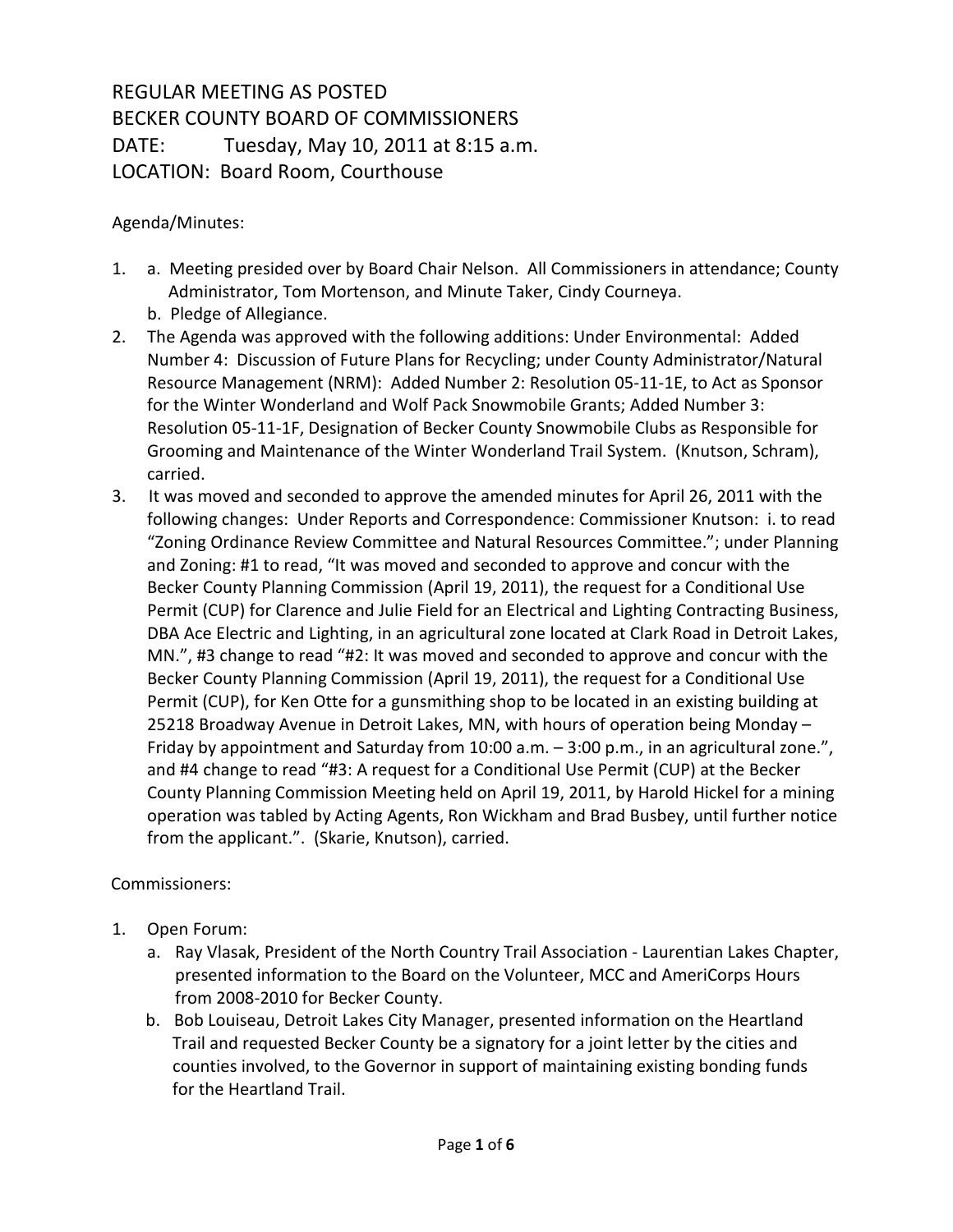- c. A motion was moved and seconded to approve Resolution 05-11-1G, which supports Becker County being a signatory for a joint letter by the cities and counties involved, to the Governor in an effort to show continued support for the Heartland Trail Project, and to urge the Governor to keep the 1.5 million bonding that has been allocated for the first phase of constructing the Heartland Trail. (Schram, Okeson), carried.
- d. A motion was moved and seconded to lay the motion on the table to approve Resolution 05-11-1G, until further discussion later in the meeting. (Schram, Skarie), carried.
- 2. Reports and Correspondence:
	- a. Commissioner Schram
		- i. Reported on the following meetings: Highway Committee, Sheriff's Committee, Becker County Council on Aging, Heartland Multi-Purpose Recreational Trail Committee, Drake Counseling, Mahube, and attended the Renewable Materials Summit sponsored by the University of North Dakota and the University of Minnesota.
	- b. Commissioner Nelson
		- i. Reported on the following meeting: Sunnyside.
	- c. Commissioner Skarie
		- i. Reported on the following meetings: Sunnyside, Historical Society, Drake Counseling, Human Services Transit Advisory Committee, Human Services Committee, and Environmental Affairs Committee.
	- d. Commissioner Okeson
		- i. Reported on the following meetings: Highway Committee, Sheriff's Committee, Human Services Transit Advisory Committee, Drake Counseling, and Labor Negotiating Committee.
	- e. Commissioner Knutson
		- i. Reported on the following meetings: Joint Powers Board, Prairie Lakes Municipal Solid Waste Authority, Park and Recreation Board, Safety Committee, Environmental Affairs Committee, Mahube, and Finance Committee.
- 3. Commissioner Appointments:
	- a. It was moved and seconded to re-appoint Jon Riewer to the Becker County Personnel Board of Appeals. (Knutson, Schram), carried.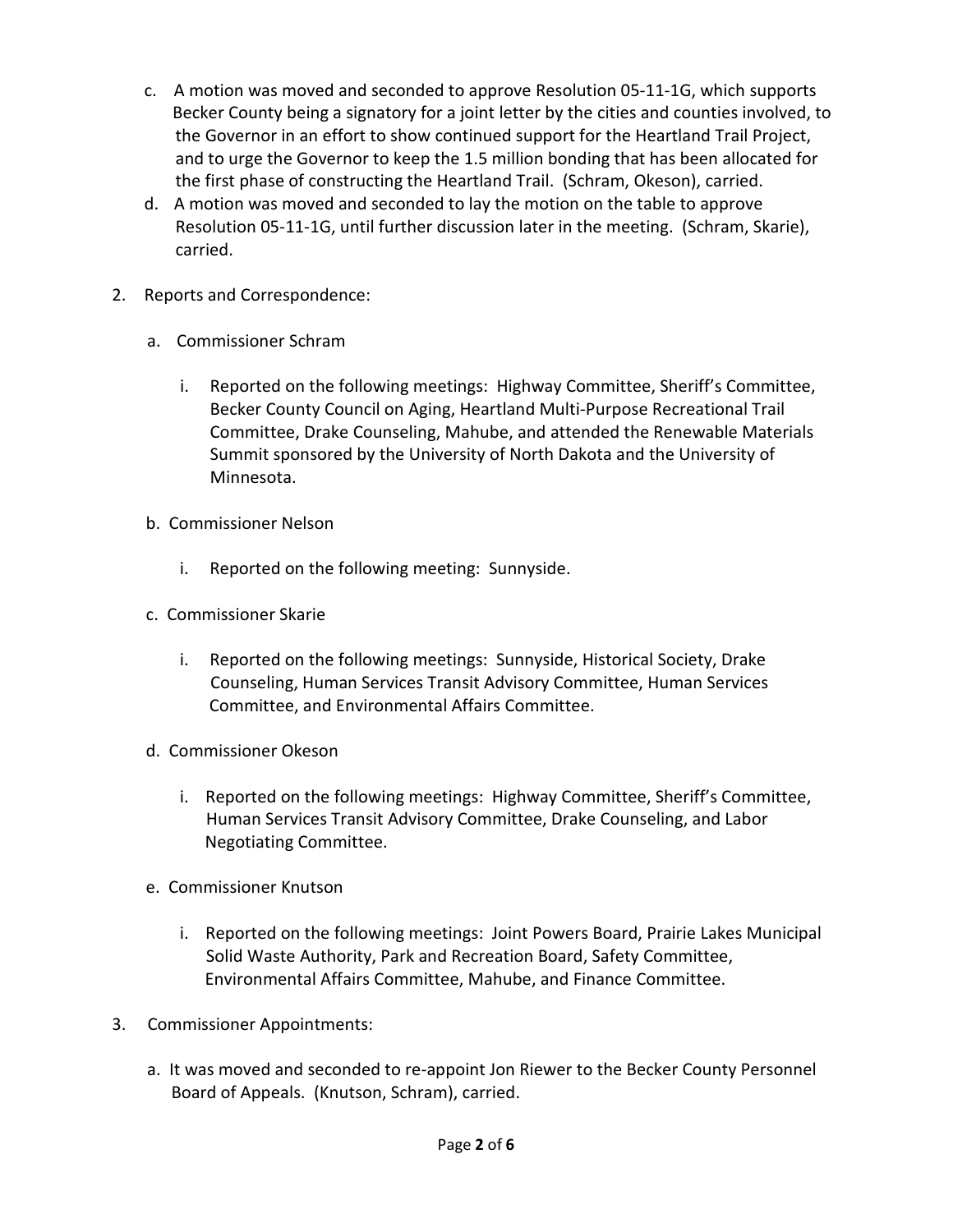- b. It was moved and seconded to re-appoint Hank Ludtke to the Park Board Committee. (Schram, Knutson), carried.
- c. It was moved and seconded to re-appoint Del Bergseth to the Park Board Committee. (Skarie, Knutson), carried.

Auditor/Treasurer: Ryan Tangen Presented:

1. Licenses and Permits: There were none.

Finance Committee Minutes: Ryan Tangen Presented:

- 1. It was moved and seconded to approve the over 90-day claim and Auditor's Warrants.
	- a. Nereson Auto Body in the amount of \$2,076.41 due to incorrect billing address.
	- b. Auditor's Warrants (Tuesday Bills):
		- i. 4/26/11 in the amount of \$192,008.43
		- ii. 05/03/11 in the amount of \$858.83
		- (Knutson, Okeson), carried.
- 2. The Human Services claims were reviewed and it was recommended to approve when presented.
- 3. It was recommended to approve when presented Resolution 05-11-1A, to authorize the Becker County Administrator to sign an agreement with the State of Minnesota to apply for the 2011 Federal Boating Safety Supplement Agreement (B55331) with an allocation of \$7,625.00, effective dates of May 13, 2011 – September 5, 2011.
- 4. It was recommended to approve when presented Sheriff Gordon's request to accept the lowest bid for replacement of the Maximum Security Jail cell block intercom system which is in need of updating, with an estimated cost of \$10,950.00, which will be covered by multiple lines in the budget, as it is a non-budgeted item.
- 5. It was moved and seconded to approve the purchase of a Tommy Gate Lift for the Becker County Maintenance Pickup at an estimated cost of \$1,616.00, plus tax. (Okeson, Schram), carried.
- 6. It was moved and seconded to approve the out-of-state travel for Ms. Brooke of Veteran Services to attend the National Association of County Veterans Service Officer Training in Biloxi, Mississippi, June  $4 - 11$ , 2011, with an estimated cost of \$1,800, and expenditures according to employee policies. (Schram, Okeson), carried.
- 7. It was recommended to approve when presented the purchase of a PTR 3400 HD Factory Rebuilt Vertical Stroke Baler, at an estimated cost of \$6,800, which will be recovered by increased resale prices.
- 8**.** Mr. Tangen presented information to the Board in reference to the possibility of adding a larger fuel tank at the Transfer Station. Some additional analysis will be completed and Mr. Skoog will present this to the Board.
- 9. It was recommended to approve when presented, the authorization for signage at the Transfer Station to improve traffic flow and safety, until a site plan is completed.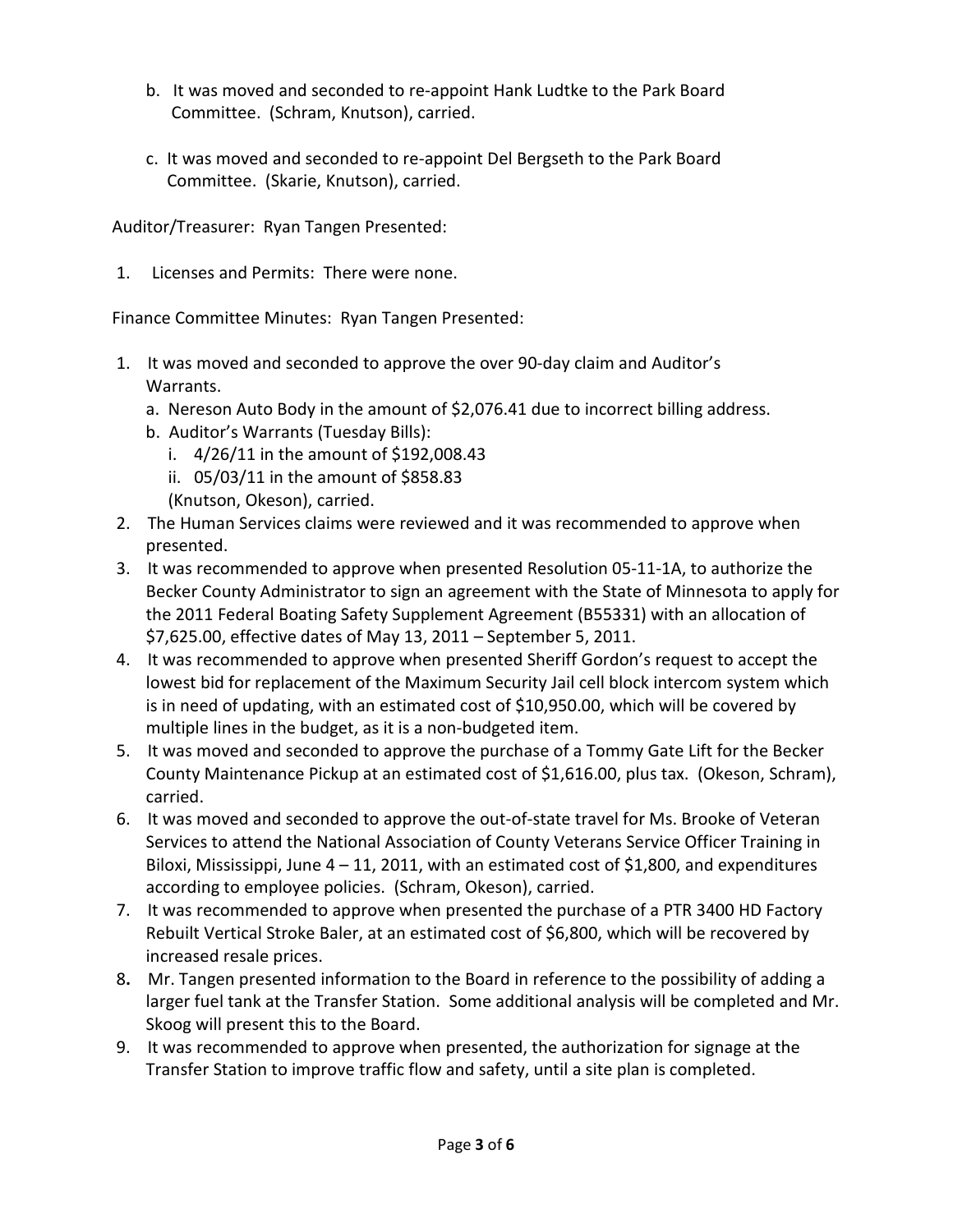- 10. It was recommended to approve when presented, Resolution 05-11-1D, to accept the low bid from Landwehr Construction, Inc. for CR 125 Bridge: Project CP 211-125-001 in the amount of \$142,012.55.
- 11. Mr. Tangen presented information to the Board in reference to the Becker County Soil and Water seed mixture recommendation for reseeding, timber sales, and boat accesses. It was moved and seconded to accept the low quote from Triangle Agronomy Service, Lake Park, MN for 1,000 lbs. of seed in the amount of \$1,275, plus tax. (Knutson, Skarie), carried.
- 12. It was recommended to approve when presented, Resolution 05-11-1C, that the Board of Commissioners, for and on behalf of the citizens of Becker County, request the Governor of the State of Minnesota to petition the President of the United States to declare the County of Becker, Minnesota to be a major disaster area, through appropriate channels, and that this request is for Public Assistance (Infrastructure Support) Program, and that the County Administrator is authorized to coordinate the damage assessment teams with local government(s), and assist in the administration of the disaster recovery process, as needed.

Assessor: Steve Skoog Presented:

- 1. It was moved and seconded to approve the abatements for:
	- a. PIN #17.0172.000 in Lake Eunice Township for the amount of \$292.00
	- b. PIN #19.0195.000 in Lake View Township for the amount of \$1,614.00
	- c. PIN #19.1214.000 in Lake View Township for the amount of \$866.00.

(Knutson, Schram), carried.

 2. Mr. Skoog presented information on the Local Board of Appeal and Equalization 2011 Assessment.

Environmental Services: Steve Skoog Presented:

- 1. It was moved and seconded to approve the purchase of a PTR 3400 HD Factory Rebuilt Vertical Stroke Baler, at an estimated cost of \$6,800, which will be recovered by increased resale prices. (Knutson, Skarie), carried.
- 2**.** Mr. Skoog presented a quote of \$2,314.64, plus tax for the purchase of a fuel tank to be used at the Transfer Station. This tank would replace the existing fuel tank that is a gravity feed on a metal stand. This item was discussed at the Finance Committee Meeting and it was agreed to refer back to the Environmental Service Committee for further consideration.
- 3. It was moved and seconded to approve a Becker County Solid Waste Hauler Collection License to City Sanitary Services for the term of May, 2011 to December 31, 2011. (Knutson, Okeson), carried.
- 4. Mr. Skoog presented information to the Board on future plans for recycling.
- 5. It was moved and seconded to add to the agenda: Discussion of increased/extended hours at the Osage Transfer Station. (Knutson, Skarie), carried.
- 6. It was moved and seconded to approve the request for increased/extended hours at the Osage Transfer Station on Tuesdays from 10:00 a.m. – 6:00 p.m. (Knutson, Okeson), carried.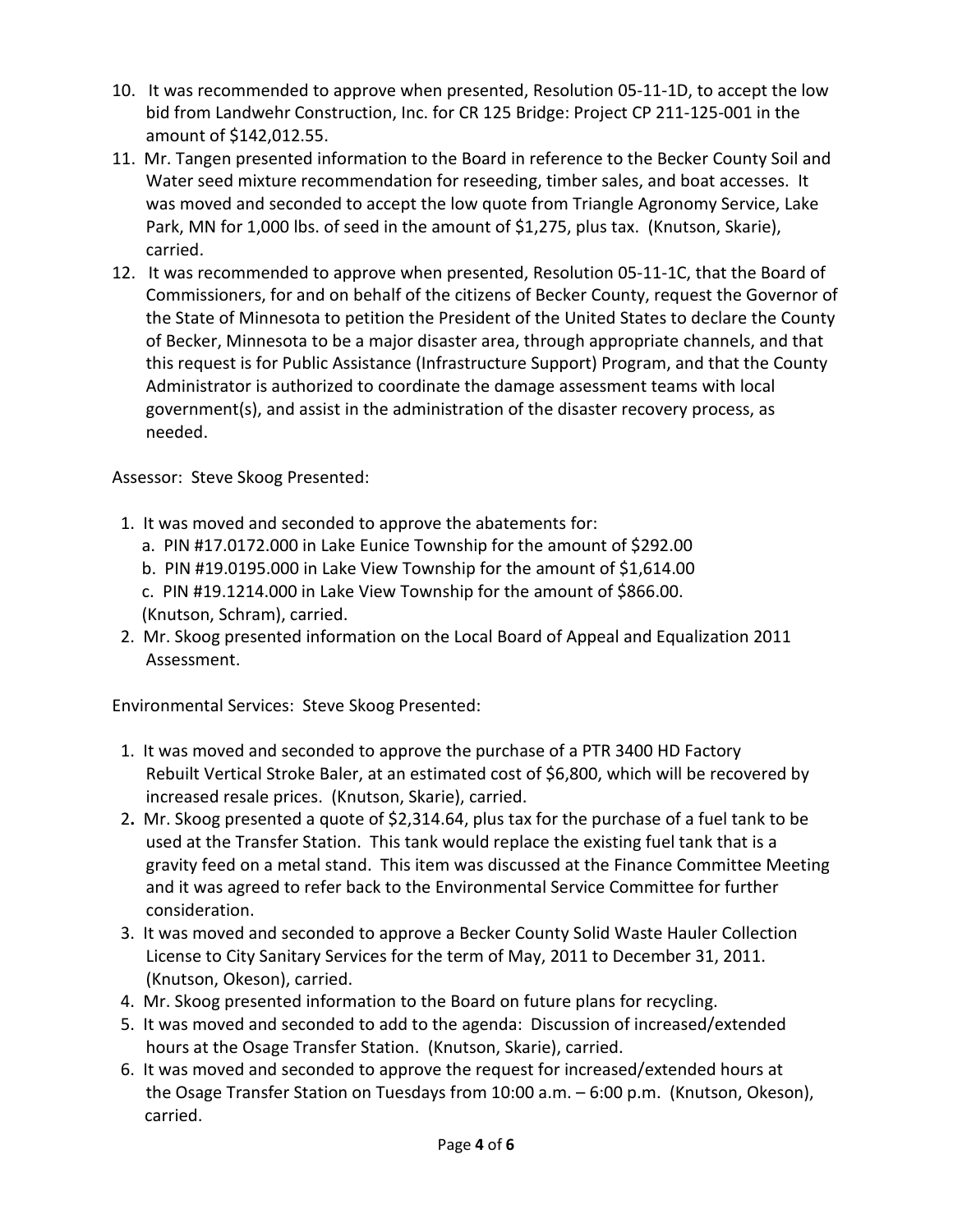Sheriff: Tim Gordon Presented:

- 1. It was moved and seconded to approve Resolution 05-11-1A, to authorize the Becker County Administrator to sign an agreement with the State of Minnesota to apply for the 2011 Federal Boating Safety Supplement Agreement (B55331) with an allocation of \$7,625.00, to hire one (1) part-time Boat and Water Deputy, effective dates of May 13, 2011 – September 5, 2011. (Okeson, Skarie), carried.
- 2. With the retirement of Chief Bailiff Carpenter, effective May 31, 2011, Sheriff Tim Gordon will begin the process of re-evaluating Court Security and Courthouse Security. Mr. Gordon requested the County Commissioners involvement with the process of the future Courthouse security and needs as the plan is developed.
- 3. It was moved and seconded to accept the lowest bid by Protection Systems, Inc., for replacement of the Maximum Security Jail cell block intercom system, with an estimated cost of \$10,950.00. (Okeson, Schram), carried.

County Administrator/Natural Resource Management (NRM): Tom Mortenson, Ryan Tangen, Brad Wentz, and Guy Fischer Presented:

- 1. An update was given on the Snowmobile/Winter Wonderland Trails Action Plan.
- 2. It was moved and seconded to approve Resolution 05-11-1E, that Becker County will act as the legal sponsor for the Winter Wonderland Snowmobile Trail and Wolf Pack systems and approve applications to the Minnesota Department of Natural Resources (MN-DNR) Snowmobile Trail Assistance Program. (Schram, Knutson), carried.
- 3. It was moved and seconded to approve Resolution 05-11-1F, that the Midnight Riders, Northwoods Trail Reapers and United Lakes and Trail Riders Association (ULTRA) have agreed to groom and maintain the trails, and are willing to enter into formal contracts with Becker County for said purpose and that Becker County will maintain fiscal oversight. The Becker County Chair and County Administrator are hereby authorized and directed, on behalf of Becker County to enter into said contracts, subject to final legal review by the County Attorney. (Schram, Okeson), carried.

Human Services: Nancy Nelson Presented:

- 1. It was moved and seconded to approve Resolution 05-11-1B, that Becker County Human Services adopt and comply with the Equal Employment Opportunity and Affirmative Action guidelines of the Minnesota Merit System. (Skarie, Knutson), carried.
- 2. It was moved and seconded to approve the Human Services Claims. (Knutson, Skarie), carried.
- 3. It was moved and seconded to accept the Minnesota Department of Health Grant Project Agreement, an addition to the Master Grant for a special project to provide funding and services to Early Hearing Detection and Intervention. (Skarie, Okeson), carried.
- 4. It was moved and seconded to approve the Community Health Claims. (Skarie, Knutson), carried.
- 5. It was moved and seconded to approve the Transit Claims. (Schram, Okeson), carried.